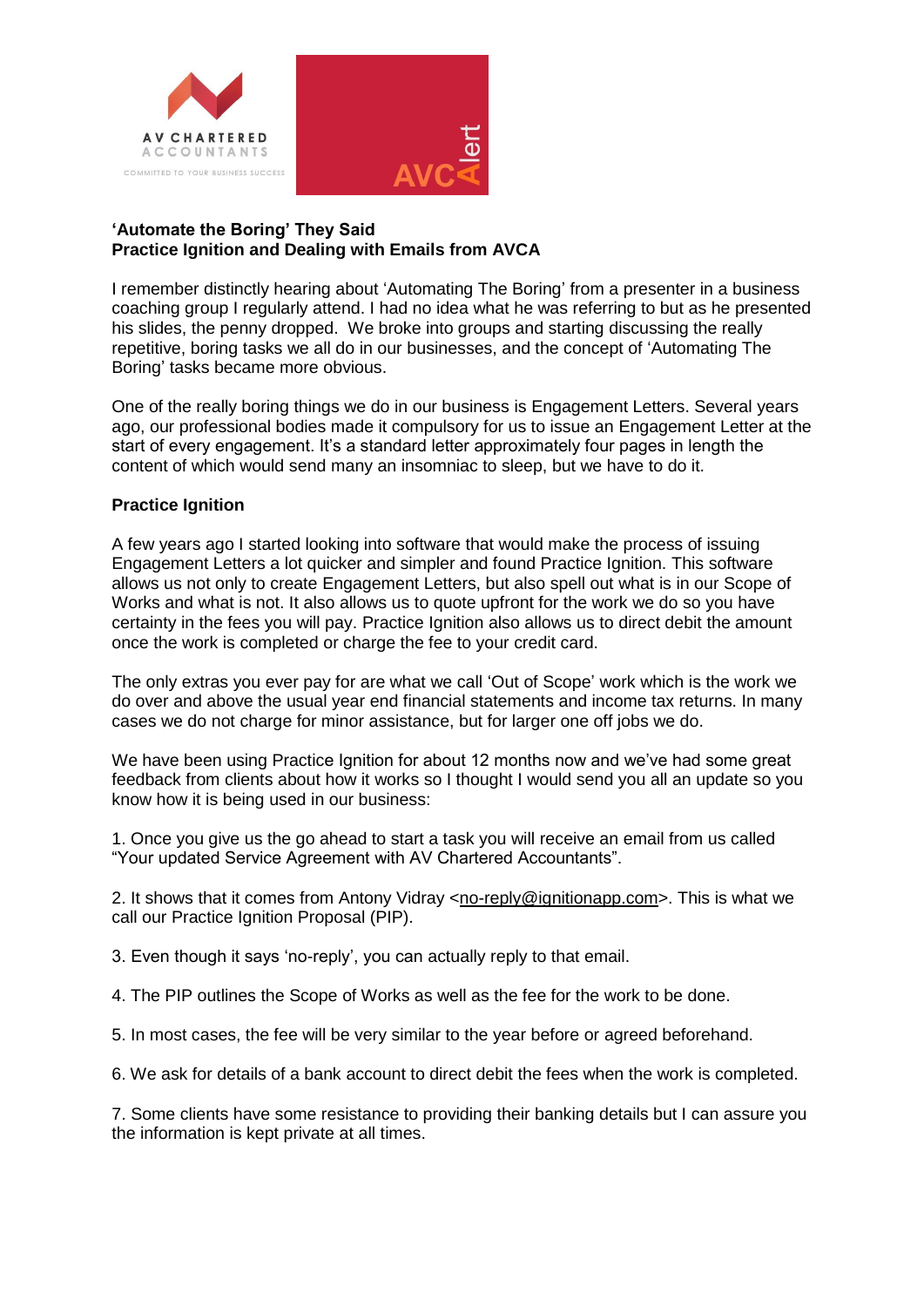8. Keep in mind we already know your bank details from your accounting software and for when a refund is issued.

9. Our policy is to waive this option **only in rare circumstances and only if approved by one of the senior people in our business**.

10. If you prefer to pay by Credit Card, that will be fine, but in some cases we will need to update the fee quoted in the PIP to cover the Credit Card charges.

11. We can tailor the PIP so that our fees are paid up front, or after the work is completed, or paid monthly or a combination of upfront and the balance on completion, it is that flexible. All you need to do is ask, we will try and accommodate your varying cash flow needs.

12. We set the Payment Collect date **three days** before the Invoice Due Date. This is again due to client feedback and to make sure your cash flow is not disrupted and also to ensure that our fee is collected by Practice Ignition on the due date and not one day earlier.

13. When we send you the Tax Invoice, we stamp it with the following stamp:

**APPROVED FOR PAYMENT VIA** PRACTICE IGNITION. PAYMENT WILL BE DEBITED **3 DAYS BEFORE DUE DATE.** PLEASE DO NOT PAY.

14. and finally on your bank statement, it will show something like this:

Monday 01 Nov 2021 **AVCAPTYLT**  $-$ \$220.00 AVCAPTYLTD <Client Name AUTOMATIC DRAWING

Our aim is to be as transparent as possible whilst meeting our professional obligations to our professional bodies. We like Practice Ignition because we get paid as the work is completed.

Sadly we cannot carry receivables for months on end. We appreciate the feedback we have received on Practice Ignition and we will keep fine tuning our processes to make it quick, simple and easier for you to deal with us.